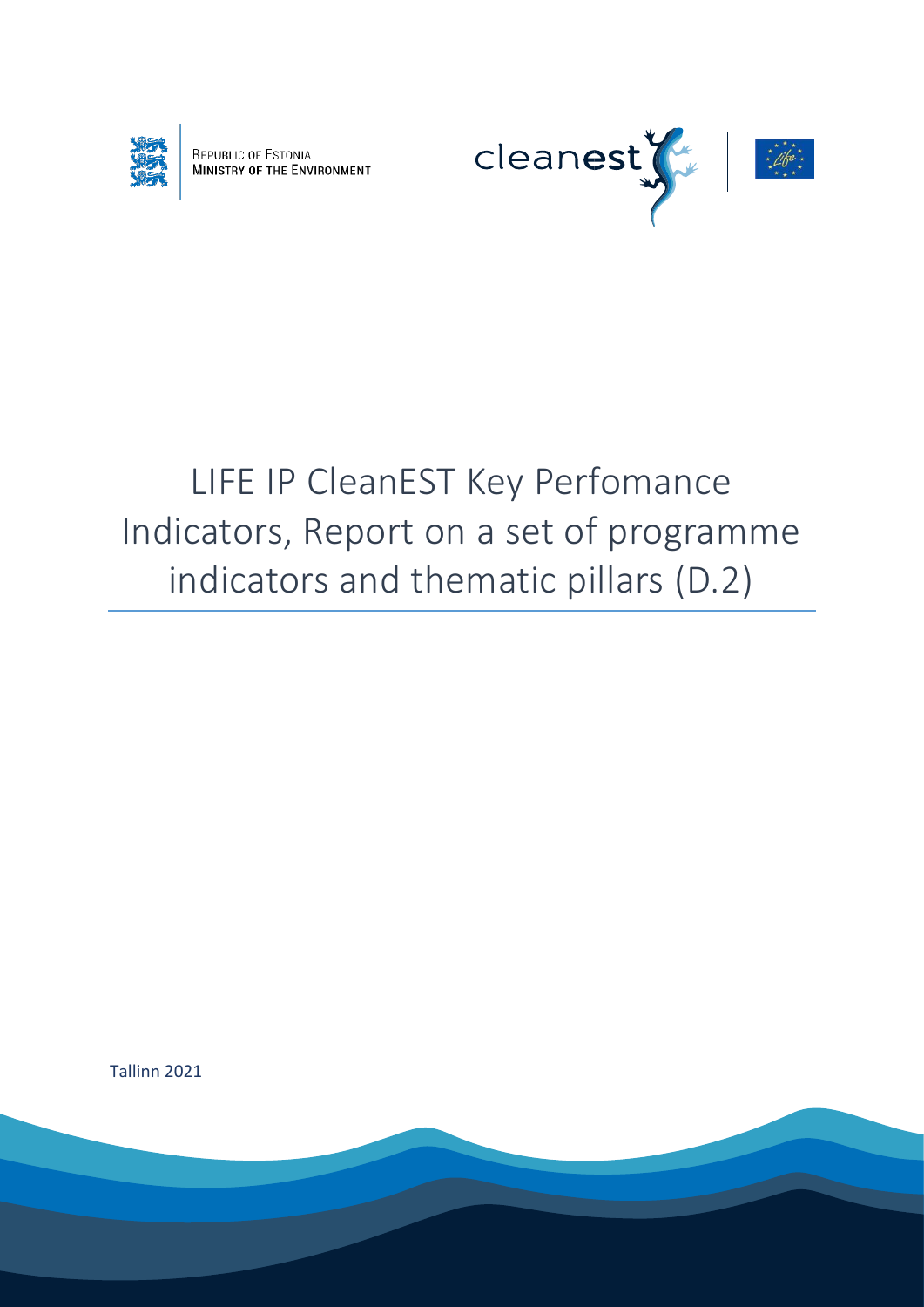**Authors of the Report:** Olav Ojala, Mari Sepp, Tatjana Rõõm, Timo Kark

This report was created during the LIFE IP CleanEST project. The latter is financed by the European Commissions' LIFE programme and the Estonian government. LIFE programmes' financing contract number is LIFE17 IPE/EE/000007. The report reflects the authors' viewpoints and the European Commission is not responsible for the further use of the information provided in the report.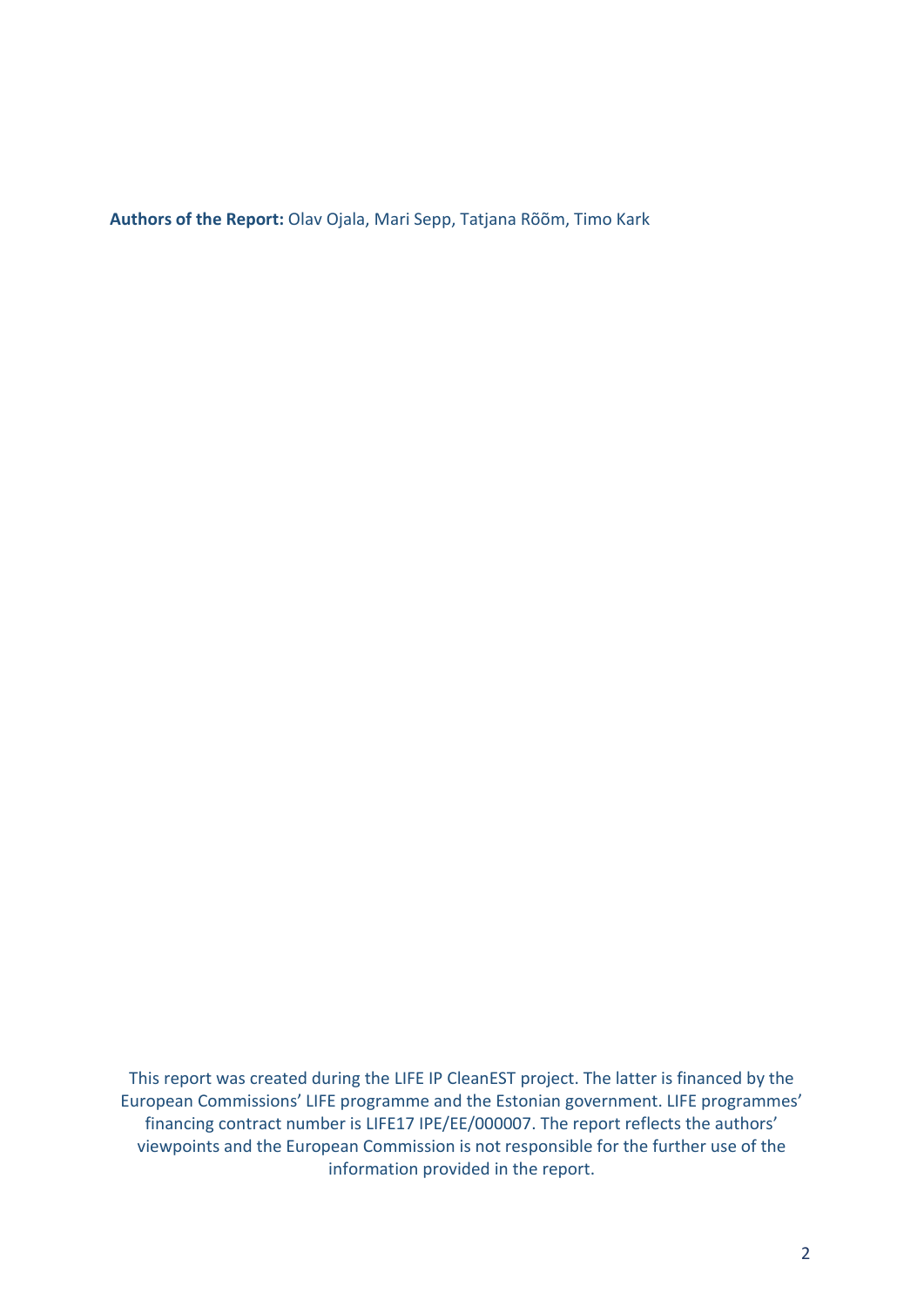## Table of the contents

| 3 The pillar approach to the IP objectives KPI-s and the target plan follow-up  8 |  |  |  |  |
|-----------------------------------------------------------------------------------|--|--|--|--|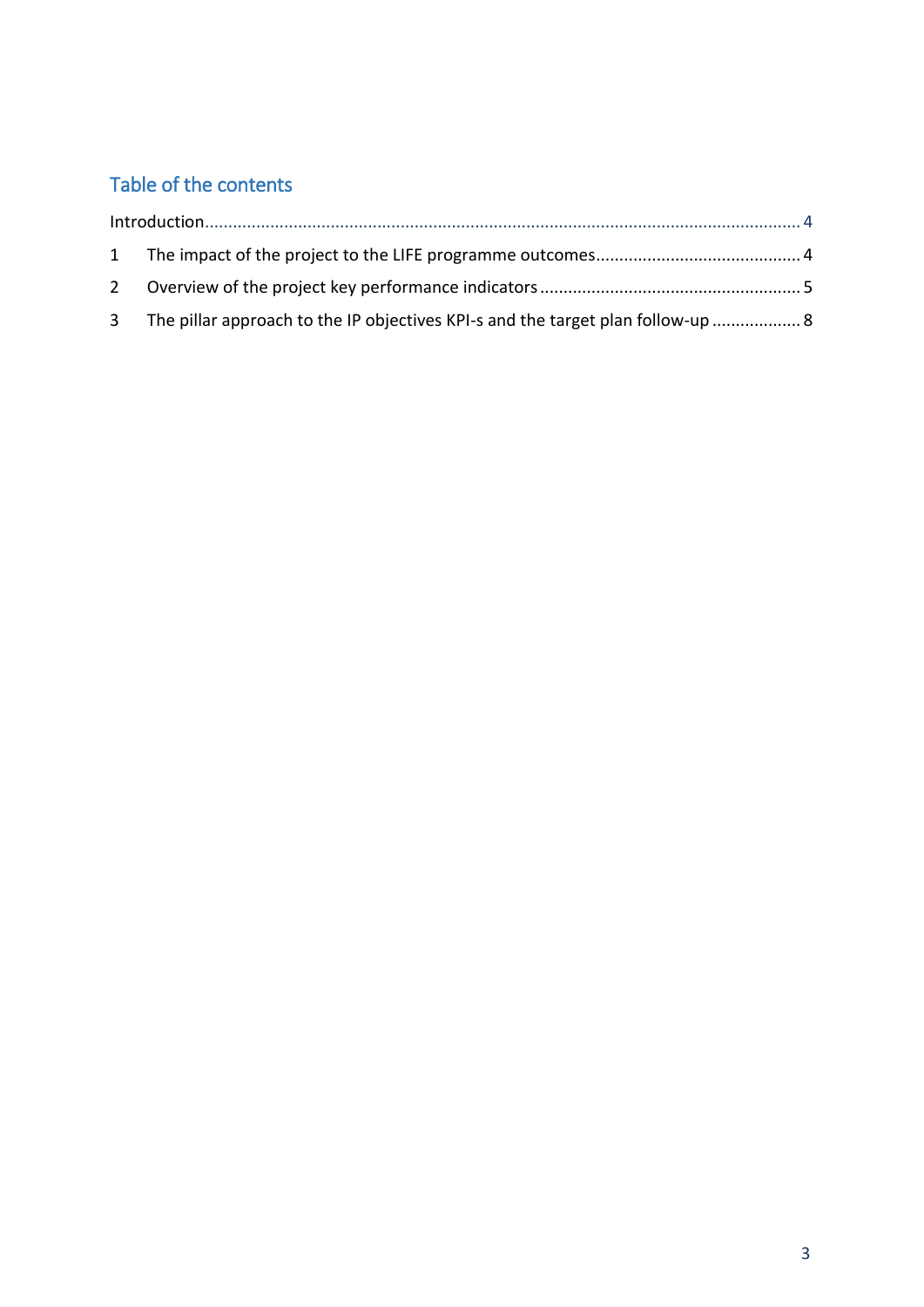#### <span id="page-3-0"></span>**Introduction**

This document is one of the deliverables of LIFE IP CleanEST action D.2 "Monitoring of the project's contribution to the implementation of the targeted plan". In the context of the project, the targeted plan is the River Basin Management Plan (RBMP) of East Estonia and it's Programmes of Measures (PoM1 for surface water bodies, PoM2 for ground water bodies).

The action D.2 is implemented by the project thematic working group - RBMP Monitoring Group. The working group evaluates and analyses the impact of the project activities on the implementation of the targeted RBMP by the measures planned in PoM1 and PoM2 of the RBMP and the affected water bodies. At the beginning of the project, the working group has set the key performance indicators (KPI-s) and updates them during the substantive development of the project. As a result of the work of the working group, a quantitative assessment of the impact of the project results on the RBMP will be completed by the end of the project. The evaluation is a report that will be presented to all project partners.

The report starts with the LIFE programme indicators based on section 7.1 of the LIFE multiannual work programmes for 2014-2017 and 2018-2020. Specific project KPI-s are explained in details and examples from the LIFE KPI database are provided. In addition, the report provides an overview of the selected indicators by thematic pillars.

#### <span id="page-3-1"></span>**1 The impact of the project to the LIFE programme outcomes**

According to Article 18(d) of the LIFE Regulation the programme indicators are defined by LIFE multiannual work programme (MAP). Programme indicators have been divided into quantitative and qualitative outcomes of the programme. At the time of writing the report, the last valid MAP is for the period 2018-2020. In the context of the project the main differences between the programmes for 2014-2017 and 2018-2020 are in targets as they have been set for different milestones.

LIFE IP CleanEST is an integrated water project. There are 3 pairs of LIFE programme outcomes for integrated water projects defined in the MAP. The next table provides the impact of the IP to these outcomes (Table 1).

| <b>Quantitative outcomes</b>                                                                      | <b>Impact</b><br>of the IP | <b>Qualitative outcomes</b><br>(and target 2020 for LIFE)                                                                                               | <b>Impact</b><br>of the IP |
|---------------------------------------------------------------------------------------------------|----------------------------|---------------------------------------------------------------------------------------------------------------------------------------------------------|----------------------------|
| No of all river basin districts (RBD)<br>Union-wide targeted by ongoing or<br>finalised water IPs | 1                          | Percentage of RBD covered by water IPs<br>(3%)                                                                                                          | $1/\Sigma$ (RBDs)          |
| No of ongoing or finalised IPs<br>targeting the implementation of                                 | 1                          | Percentage of IPs set up to implement<br>compliant and efficient RBMP in the<br>covered RBD, in conformity with the Water<br>Framework Directive (100%) | qualifies                  |
| river basin management plans<br>(RBMP)                                                            |                            | Percentage of IPs, where complementary<br>funding mobilised through the IPs is<br>greater than the total value of the budgets<br>of these IPs (100%)    | qualifies                  |

Table 1. Impact of the implementation of the LIFE IP CleanEST to the LIFE programme specific outcomes of integrated water projects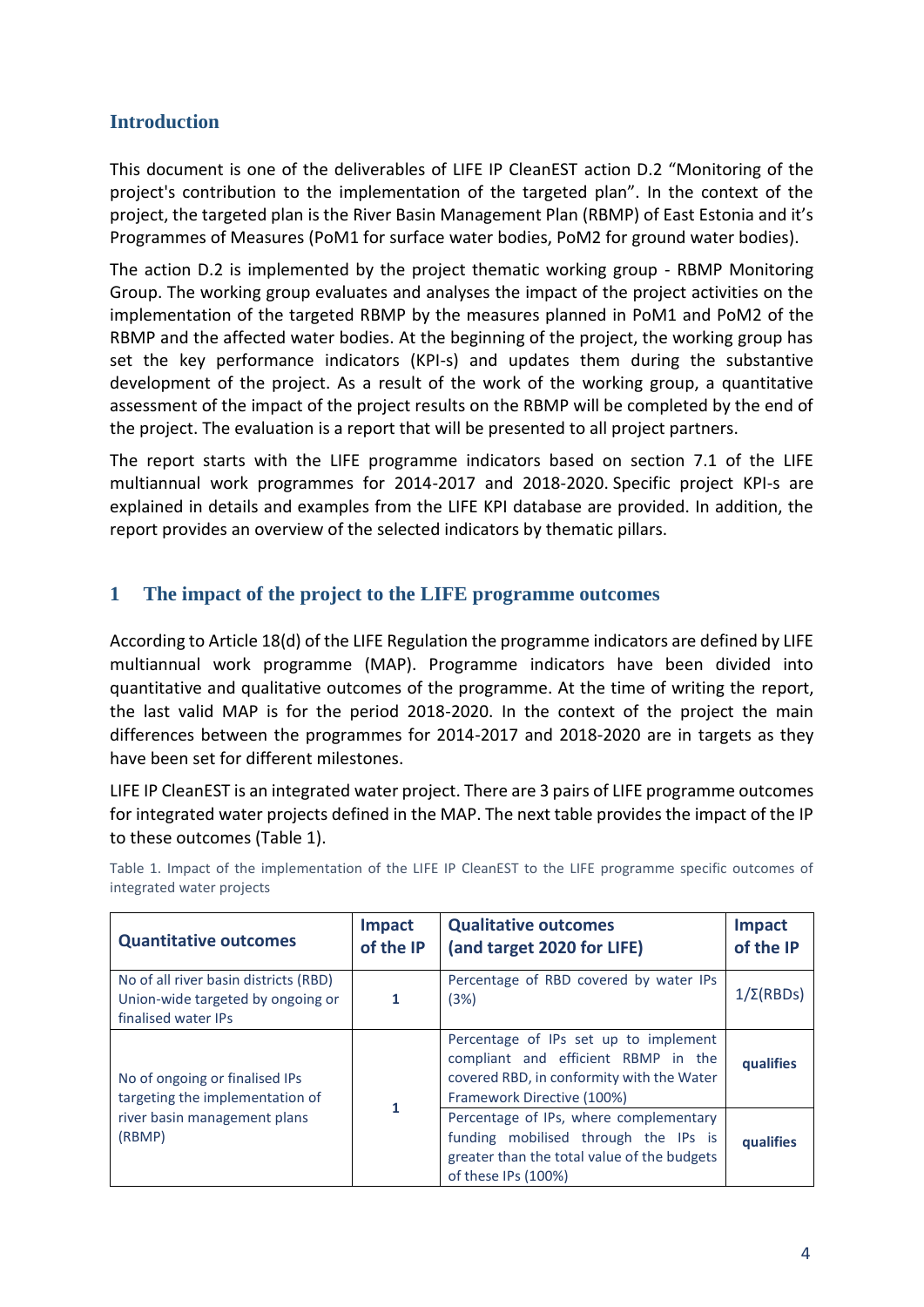### <span id="page-4-0"></span>**2 Overview of the project key performance indicators**

Gathering and reviewing the results and input from C and E actions is part of the project. The baseline for the indicators have been evaluated for the project's start and they will be evaluated at set points during the course of the project against this baseline. Expected outcomes (targets) have been included for each indicator and the progress and results of the project will be reported against the indicators during and after the project. If deemed necessary, additional indicators will be reported at a later stage in project implementation (e.g. in accordance with the mid-term evaluation).

The indicative list of the projects KPI-s is given in the description of the activity D.2. As listed in the description these KPI-s have sorted into five groups:

- 1) Water (including the marine environment);
- 2) Sustainable land use, agriculture and forestry;
- 3) Nature, divided into two subgroups:
	- a. Habitats and species protected by the Habitats and Birds Directive Natura 2000;
	- b. Ecosystem service conditions;
- 4) Information and awareness;
- 5) Economic Performance, Market Uptake, Replication.

There are all results of the IP and its complimentary activities taken into account in the forecast of KPI target values (Table 2). Complementary activities have strong link with the IP due to the networking and awareness rising activities. According to this, targeted environmental improvements are results of cooperation and synergies between the IP and complimentary activities. If any performance indicators are possible to assess discreetly as the IP itself, there is a mark "LIFE" added in the end of a KPI name. In the same way discreet impact of complementary actions is indicated with the mark "Complementary" in the end of a KPI name. In many cases, the impact of the IP itself and complementary activities is not clearly distinguishable because of the strong integration. For example the Nitrogen load will be reduced as a result of very different activities in the catchment area, possibly affected by awareness raising activities of the IP, but not only. In cases like that, there is no corresponding entry "LIFE" or "Complementary" in the KPI name (Table 2).

The forecast of environmental improvement (water, land, nature) only takes into account the project target area – the territory of Viru sub-basin.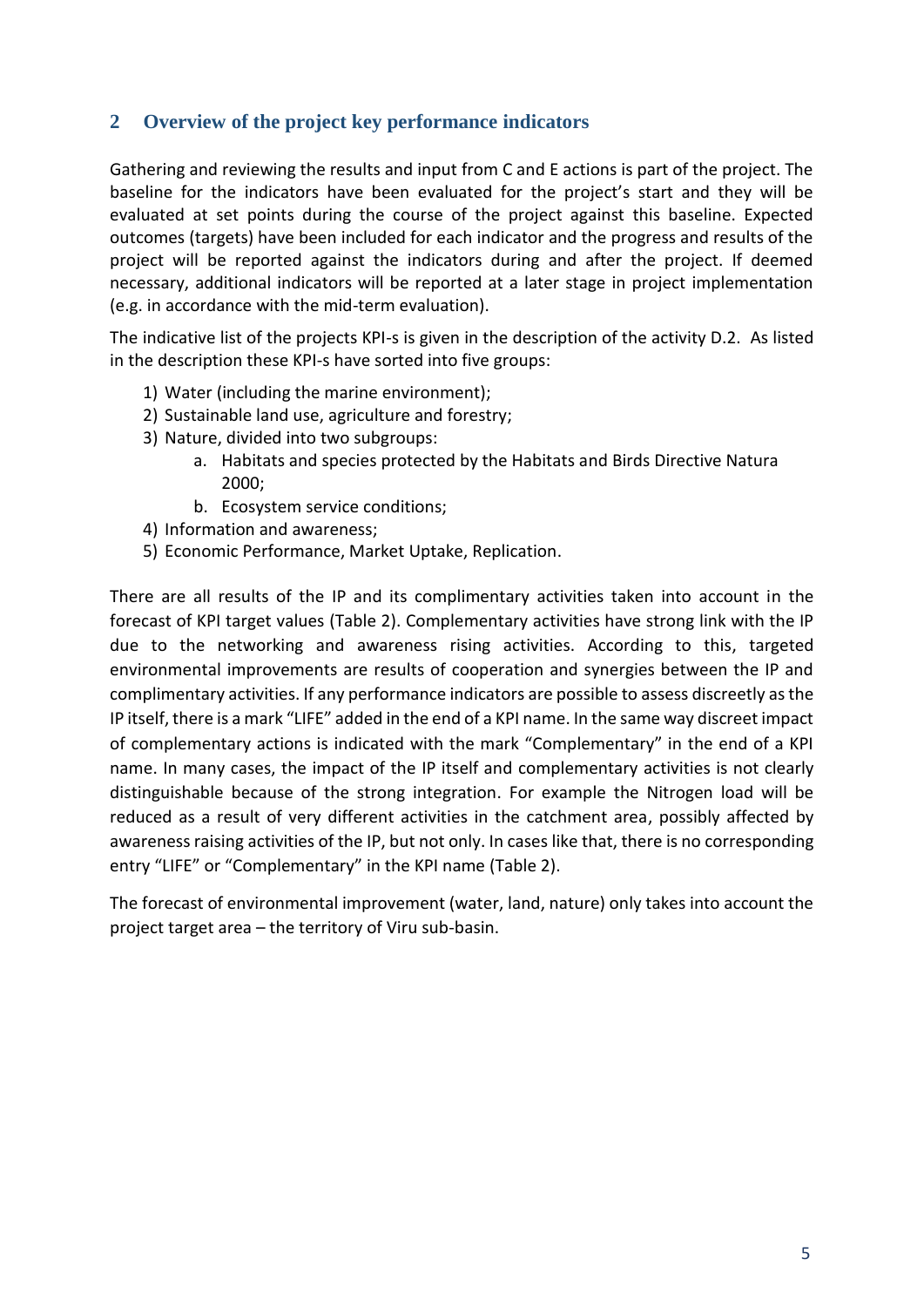#### Table 2. Key perfomance indicators of LIFE IP CleanEST

| Key performance indicator (units)                                                              | <b>Baseline</b><br>(2018) | <b>Target</b><br>(2028) | <b>Comments</b>                                                                                                                      |  |  |
|------------------------------------------------------------------------------------------------|---------------------------|-------------------------|--------------------------------------------------------------------------------------------------------------------------------------|--|--|
| Water (including the marine environment)                                                       |                           |                         |                                                                                                                                      |  |  |
| Total terrestrial area potentially affected<br>(km <sup>2</sup> )                              | $\Omega$                  | 8815                    | Surface of Viru sub-basin                                                                                                            |  |  |
| Fish migration barriers - LIFE                                                                 | 6                         | $\overline{0}$          | Dam removals and fish passes in                                                                                                      |  |  |
| Fish migration barriers - Complementary                                                        | $\overline{2}$            | $\overline{0}$          | summarum                                                                                                                             |  |  |
| Ecological status improved - % of bodies<br>of water in at least good status (%)               | $\overline{0}$            | 100%                    |                                                                                                                                      |  |  |
| No of water bodies with poor ecological<br>status targeted by ongoing or finalised<br>projects | $\overline{0}$            | 70                      | KPI of trad. Env projects (MAP)                                                                                                      |  |  |
| Total PAHs load in River Purtse (kg/y) -<br>LIFE and compl.                                    | 20,89                     | 5                       | <b>Remediation of residual</b><br>pollution - reduction of<br>environmental pressure. All<br>tributaries of River Purtse<br>included |  |  |
| Nitrogen load in River Kunda (t/y)                                                             | 651                       | 542                     | EEA_31615-01-7 - Total<br>nitrogen                                                                                                   |  |  |
| Nitrogen content in River Kunda (mg/l)                                                         | 3,6                       | 3                       | EEA_31615-01-7 - Total<br>nitrogen                                                                                                   |  |  |
| Sustainable land use, agriculture and forestry                                                 |                           |                         |                                                                                                                                      |  |  |
| Local contamination (ha) - LIFE                                                                | 8                         | $\overline{0}$          | <b>Remediation of residually</b>                                                                                                     |  |  |
| Local contamination (ha) -<br>Complementary                                                    | 17,87                     | $\overline{0}$          | polluted soils, total surface of<br>polluted soils in project area<br>that needs to be remediated.                                   |  |  |
| Nature (Habitats and species protected by the Habitats and Birds Directive Natura 2000)        |                           |                         |                                                                                                                                      |  |  |
| Restored length of riverine habitats in<br>total (km) - LIFE                                   | $\mathbf 0$               | 10                      | The total distance of river<br>sections where habitats have<br>improved by IP actions.                                               |  |  |
| Restored length of riverine habitats in<br>total (km) - Complementary                          | $\Omega$                  | 3                       | The total distance of river<br>sections where habitats have<br>improved by complementary<br>actions.                                 |  |  |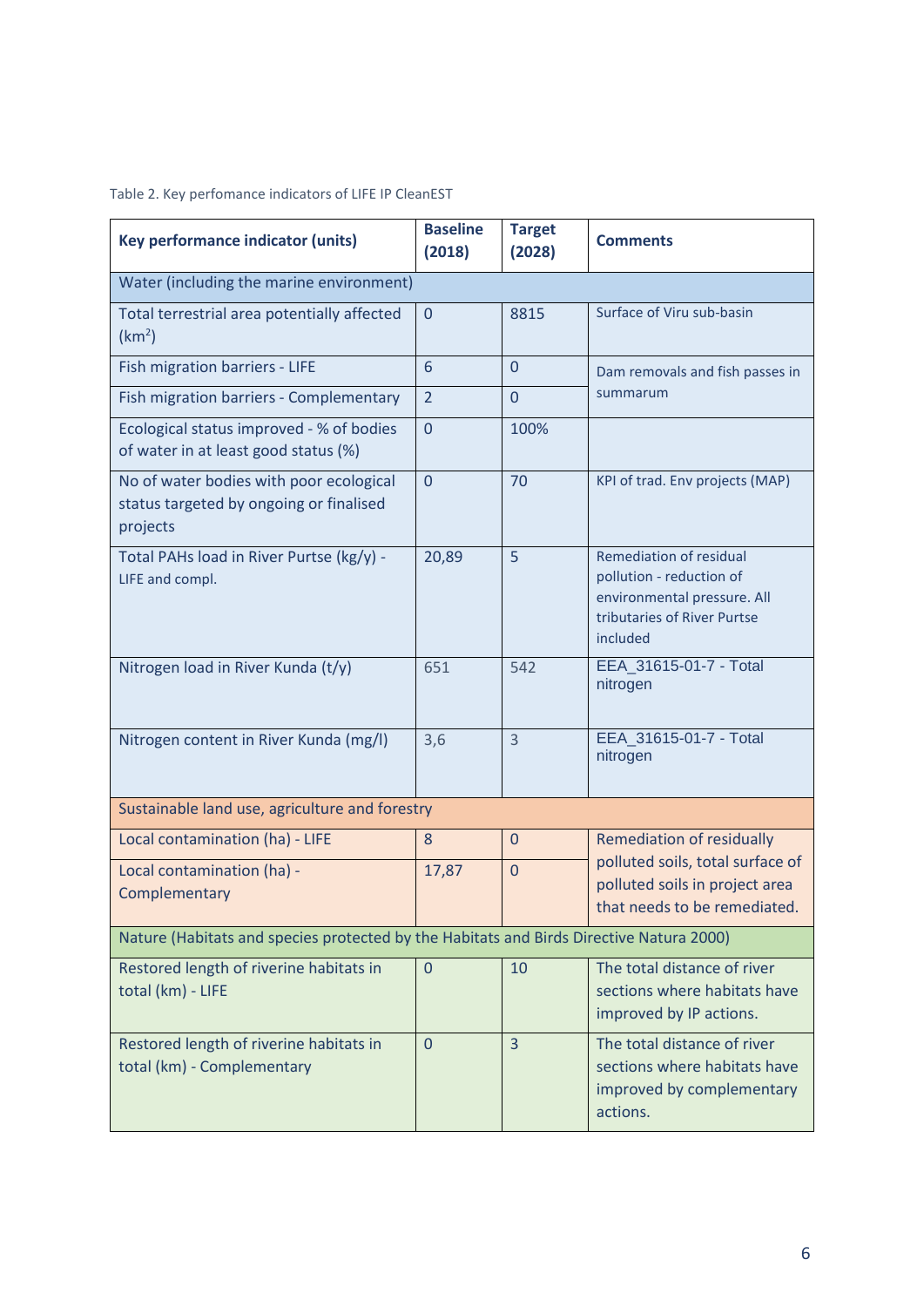| Ecosystem Service Conditions <sup>1</sup>                                                |                |                    |                                                                                                                                   |  |  |
|------------------------------------------------------------------------------------------|----------------|--------------------|-----------------------------------------------------------------------------------------------------------------------------------|--|--|
| Regulation of the chemical condition of<br>freshwaters by living processes               | Moderate       | Good/<br>favorable | <b>Ecosystem Service Conditions</b><br>will be assessed in bodies of<br>water as follows: Selja from                              |  |  |
| Maintaining protected and rare species                                                   |                |                    | Varangu road bridge to mouth /                                                                                                    |  |  |
| Maintaining nursery populations and<br>habitats                                          |                |                    | all bodies of water of river<br>Purtse / Pada to Tüükri ditch /<br>Pada from Tüükri ditch to mouth                                |  |  |
| Conditions that enable education and<br>training                                         | Poor           | Moderate           | / Loobu to Udriku stream /<br>Loobu from Udriku stream to                                                                         |  |  |
| Conditions supporting passive recreation                                                 | Moderate       | Good               | mouth / Kunda to Ädara river /<br>Kunda from Ädara river to Kunda                                                                 |  |  |
| Conditions supporting active recreation<br>(including recreational fishing)              | Moderate       | Good               | third dam / Erra / Sõmeru / Võsu<br>/ Udriku / Selja from Veltsi                                                                  |  |  |
| Dilution and meditation of wastes or<br>toxic substances in surface and<br>groundwater   |                |                    | stream to Soolikaoja stream /<br>Selja from Soolikaoja stream to<br>Varangu road bridge / Alajõgi<br>from Imatu stream to mouth / |  |  |
| Fish stock for professional fishing                                                      |                |                    | Kohtla / Soolikaoja.                                                                                                              |  |  |
| <b>Information and awareness</b>                                                         |                |                    |                                                                                                                                   |  |  |
| Awareness raising - Number of<br>entities/individuals reached/made aware                 | $\Omega$       | 20000              | Persons who may have been<br>influenced via dissemination or<br>awareness raising project-<br>actions (reaching)                  |  |  |
| Awareness raising - visits on project<br>website (average number of visits per<br>month) | $\overline{0}$ | 1000               |                                                                                                                                   |  |  |
| Events/exhibitions                                                                       | $\overline{0}$ | 130                | Number of outcomes (e.g. nr<br>of reports, events, etc)                                                                           |  |  |
| Economic Performance, Market Uptake, Replication                                         |                |                    |                                                                                                                                   |  |  |
| Employment - Jobs created (FTE)                                                          | $\overline{0}$ | 11.55              |                                                                                                                                   |  |  |
| Number of stakeholders involved due to<br>the project (NGO-s) - LIFE                     | $\overline{0}$ | $\overline{3}$     |                                                                                                                                   |  |  |
| Number of stakeholders involved due to<br>the project (NGO-s) - Complementary            | $\overline{0}$ | 12                 |                                                                                                                                   |  |  |

<span id="page-6-0"></span>1

 $1$  The overview of the methodology is available on the Report on the assessment methodology of ecosystem services in the CleanEST project (C.2) ([https://lifecleanest.ee/sites/default/files/2020-](https://lifecleanest.ee/sites/default/files/2020-12/Report%20on%20the%20assessment%20method%20of%20ecosystem%20services_v2%20%281%29.pdf)

[<sup>12/</sup>Report%20on%20the%20assessment%20method%20of%20ecosystem%20services\\_v2%20%281%29.pdf](https://lifecleanest.ee/sites/default/files/2020-12/Report%20on%20the%20assessment%20method%20of%20ecosystem%20services_v2%20%281%29.pdf))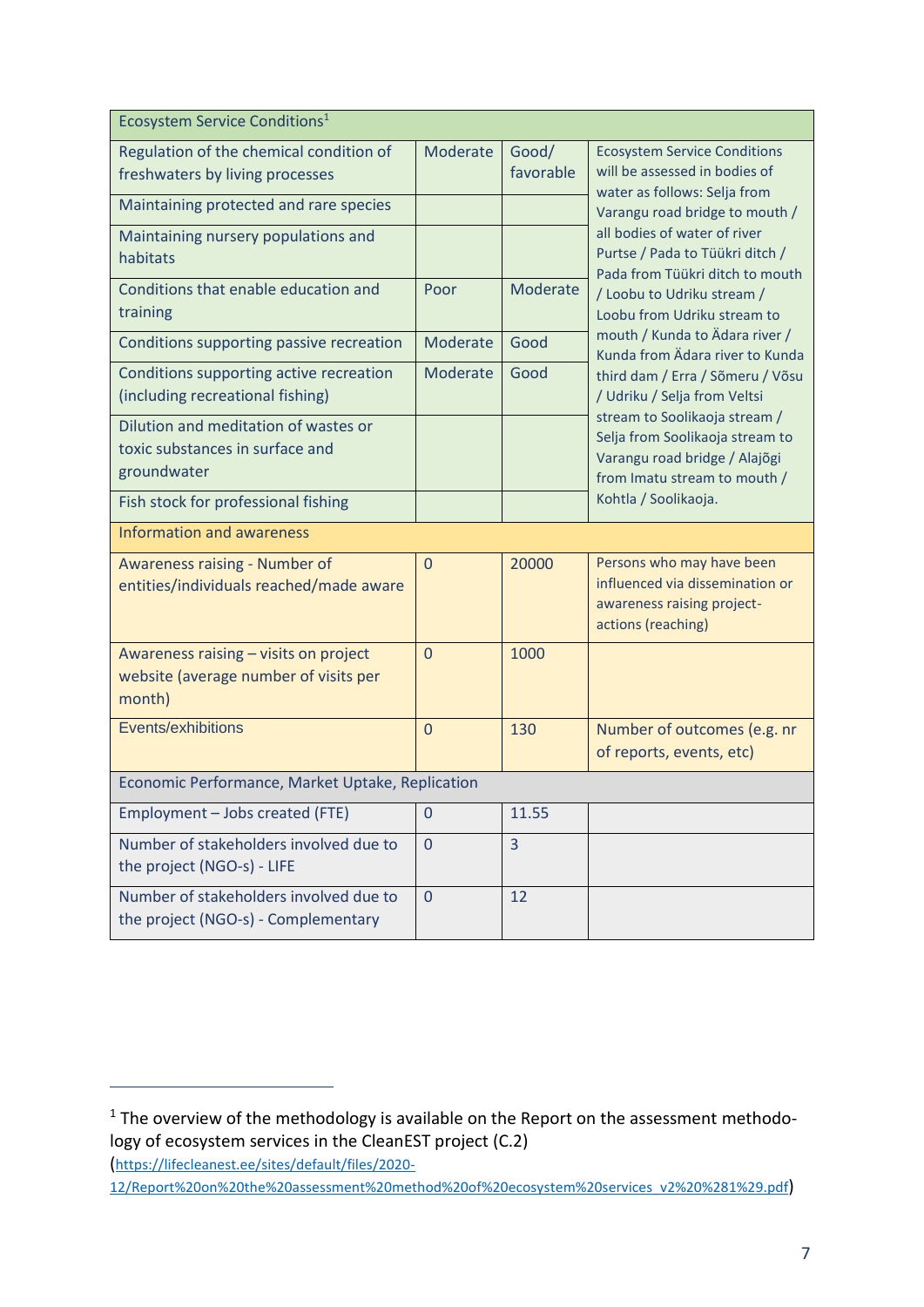#### **3 The pillar approach to the IP objectives KPI-s and the target plan follow-up**

The following analysis compares the thematic pillars at different levels, starting with the Water Framework Directive (WFD) and ending with the environmental pressures to be solved, listing the respective measures by solved environmental pressures and the number of corresponding measures for each type of pressure in the Viru sub-basin and for comparison in the East-Estonian river basin. The measures in Programmes of Measures for the groundwater (PoM2) and for surface water (PoM1) are summarized in this analysis, because the project deals with these measures in a complex way (the analysis of the measures of both PoM-s by sources of environmental pressures can be found in the measure counters above, Table 3).

The comparison of the thematic groups below shows the numbers of measures implemented in the project (incl. complimentary activities). KPIs that quantitatively characterize the project results are presented in green text. There are no quantitative target values for the measures in the RBMP and PoMs, therefore there are essentially no possibilities to compare the project KPIs and the plan KPIs. The indices of the complimentary projects are based on the list of complimentary projects (Annex 2), where the projects with the X symbol take place in the Viru sub-basin, the Y-marked projects in the East-Estonian river basin district.

A comparison of the groups shows that the project has a number of activities that are not limited to one thematic pillar (Table 3). For example, the project action C.14 is related to the improvement of both groundwater and surface water status. The action C.14 eliminates the residual pollution from the Erra River in the Uhaku karst area, where groundwater and surface water are strongly related through the karst phenomenon. As a result of the remediation of the pollution, the transfer of hazardous substances to groundwater and the Purtse River will stop. So both, PoM1 and PoM2 are supported by the action C.14. Similar repetitions of actions can be seen in the distribution of thematic pillars on the basis of environmental pressures in RBMP. The action C.9 is marked in three thematic pillars of pressures.

There are also several actions in the project that cannot be allocated to any RBMP pressure factor. As not all activities can be discreetly allocated to the thematic pillars, project progress reporting cannot be consolidated by these pillars. However, the pillar view is a useful tool to keep track of the implementation of RBMP measures across the pillars and focus on those measures that run the risk of not being implemented. The IP can initiate additional activities and projects and address the already running involved complementary activities in those thematic pillars where the implementation of RBMP measures does not proceed as planned.